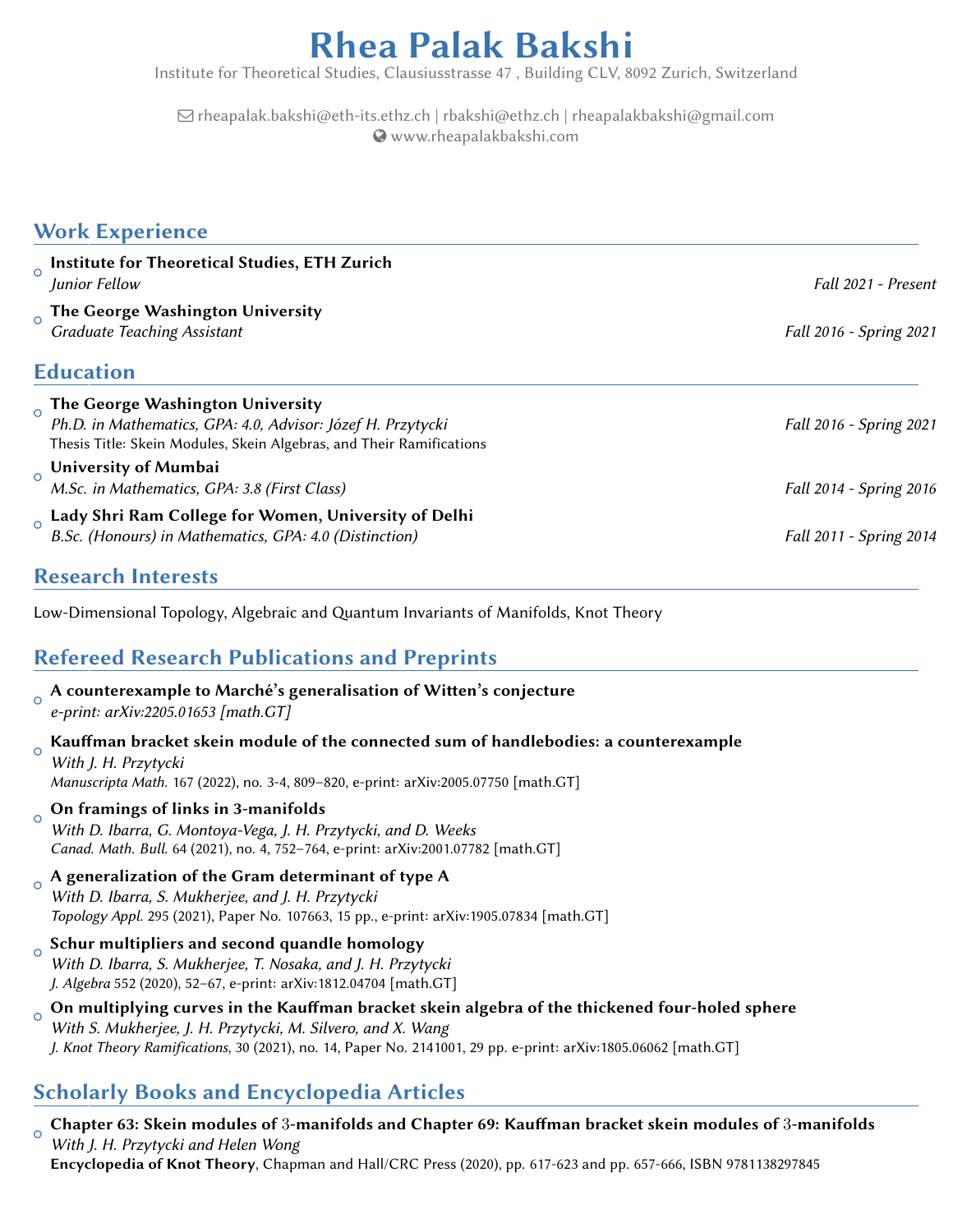| Lectures in knot theory: An exploration of contemporary topics<br>With J. H. Przytycki, D. Ibarra, G. Montoya-Vega, and D. Weeks<br>(Under contract with Springer Universitext - Manuscript submitted) |               |
|--------------------------------------------------------------------------------------------------------------------------------------------------------------------------------------------------------|---------------|
| <b>Research Papers in Preparation</b>                                                                                                                                                                  |               |
| Kauffman bracket skein module of the connected sum of two solid tori<br>With T. T. Q. Lê and J. H. Przytycki (Draft available on request)                                                              |               |
| Khovanov homology and the third Jones-Wenzl idempotent<br>$\circ$<br>With J. H. Przytycki and M. Silvero (in preparation)                                                                              |               |
| <b>Awards and Honors</b>                                                                                                                                                                               |               |
| $_{\circ}$ James H. Taylor Graduate Mathematics Prize<br>Department of Mathematics, The George Washington University<br>(Awarded for excellence in graduate research and overall accomplishments)      | 2020          |
| <b>Graduate Student Teaching Award for Excellence in Teaching</b><br>$\circ$<br>Department of Mathematics, The George Washington University                                                            | 2019          |
| Joint Mathematics Meeting Graduate Student Travel Grant<br>American Mathematical Society                                                                                                               | 2020          |
| Rodica Simion Memorial Fund for Conference Travel<br>$\Omega$<br>Department of Mathematics, The George Washington University                                                                           | 2020          |
| <b>Graduate Student Travel Grant</b><br>$\Omega$<br>American Mathematical Society<br>For AMS Fall Southeastern Sectional Meeting, Fayetteville, Arkansas                                               | 2018          |
| <b>CCAS Dean's Graduate Conference Travel Grant</b><br>$\Omega$<br>The George Washington University                                                                                                    | 2018          |
| Innovation in Science Pursuit for Inspired Research (INSPIRE) Scholarship<br>$\circ$<br>Department of Science and Technology, Government of India<br>For bachelor's and master's level education       | $2011 - 2016$ |
| <b>Teaching Experience</b>                                                                                                                                                                             |               |
| ○ Principal Lecturer for Lecture Series on Skein Modules, Jilin University, Changchun, China                                                                                                           | Spring 2022   |
| <b>Instructor Positions at GWU</b>                                                                                                                                                                     |               |
| <sup>o</sup> Single Variable Calculus 2: MATH 1232                                                                                                                                                     | Summer 2020   |
| <sup>o</sup> Mathematics and Politics: MATH 1007                                                                                                                                                       | Summer 2019   |
| <sup>o</sup> Calculus with Pre-Calculus II: MATH 1221                                                                                                                                                  | Summer 2018   |
| <b>Teaching Assistant Positions at GWU</b>                                                                                                                                                             |               |
| $\circ$ Mathematics and Politics: MATH 1007 + weekly Calculus labs                                                                                                                                     | Spring 2021   |
| $\circ$ Introduction to Mathematical Reasoning: MATH 2971 + weekly Calculus labs                                                                                                                       | Fall 2020     |
| $\circ$ Linear Algebra: MATH 2184 + weekly Calculus labs                                                                                                                                               | Spring 2020   |
| ○ Single Variable Calculus 2: MATH 1232 + weekly Calculus labs                                                                                                                                         | Fall 2019     |
| $\circ$ Multivariable Calculus: MATH 2233 + weekly Calculus labs                                                                                                                                       | Spring 2019   |
| ○ Single Variable Calculus 2: MATH 1232 + weekly Calculus labs                                                                                                                                         | Fall 2018     |
| O Calculus with Pre-Calculus II: MATH 1221 + weekly Calculus labs                                                                                                                                      | Spring 2018   |
| <sup>o</sup> Single Variable Calculus I: MATH 1231 + weekly Calculus labs                                                                                                                              | Fall 2017     |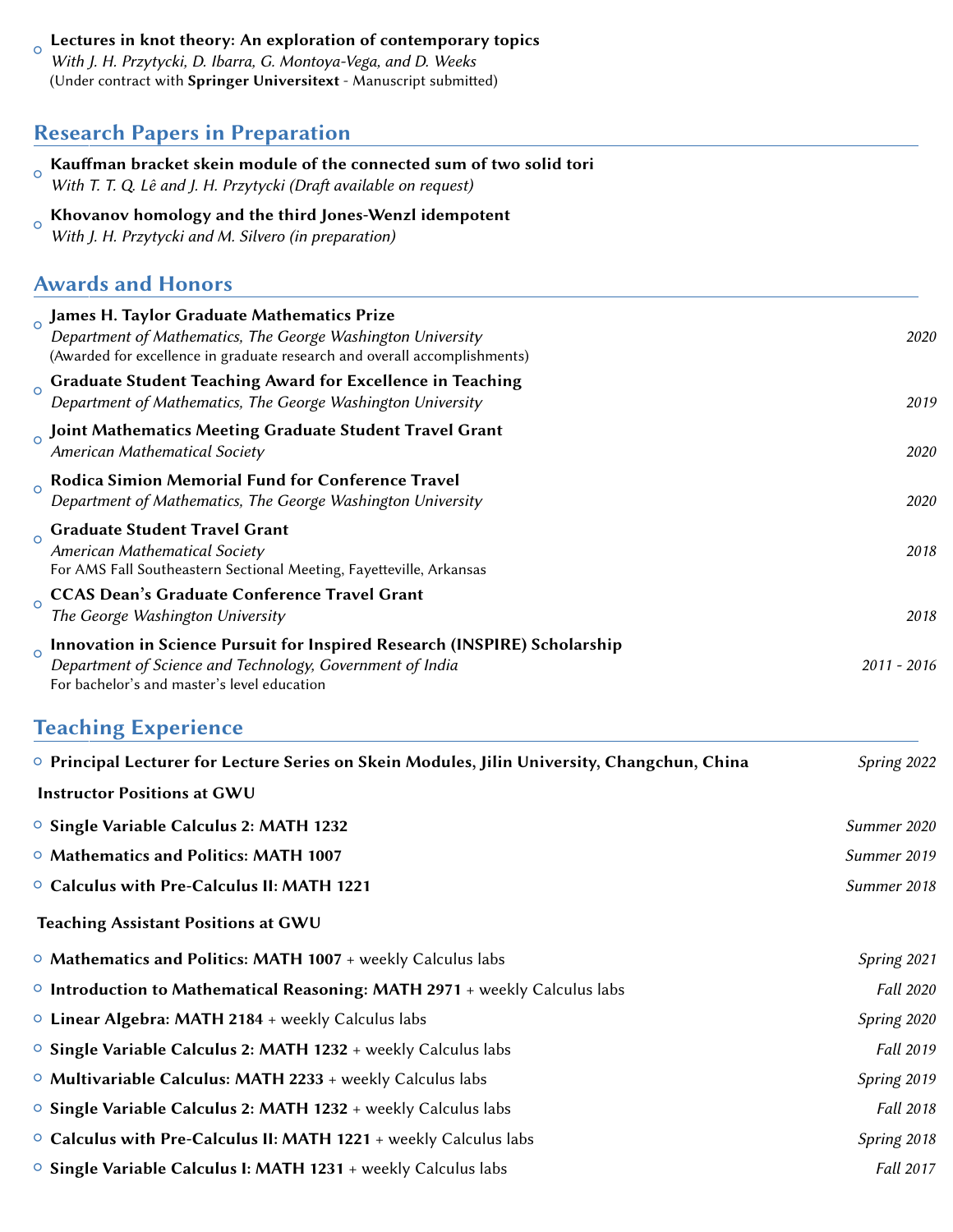| O Calculus with Pre-Calculus II: MATH 1221 + weekly Calculus labs                                                                                                                                                              | Spring 2017       |
|--------------------------------------------------------------------------------------------------------------------------------------------------------------------------------------------------------------------------------|-------------------|
| <sup>o</sup> Calculus with Pre-Calculus I: MATH 1220 + weekly Calculus labs                                                                                                                                                    | Fall 2016         |
| <b>Invited Talks, Conferences, Posters, and Workshops</b>                                                                                                                                                                      |                   |
| ○ AMS-SMF-EMS Joint International Meeting, Université de Grenoble-Alpes, Grenoble, France<br>Special Session on Inverse Problems (upcoming)                                                                                    | <b>July 2022</b>  |
| <sup>o</sup> Topology Seminar, ETH Zurich<br>(upcoming)                                                                                                                                                                        | June 2022         |
| ○ Spring Topological School on Witten's Finiteness Conjecture for Skein Modules, Matemale, France<br>Title: Basics of skein modules (upcoming)                                                                                 | May 2022          |
| <sup>o</sup> Braids in Low-Dimensional Topology, ICERM, Brown University                                                                                                                                                       | April 2022        |
| $\circ$ Knots in Washington 49.75, The George Washington University, Washington DC<br>Title: Chebyshev representation of handle sliding relations in the KBSM                                                                  | April 2022        |
| O Claremont Topology Seminar, Claremont California<br>Title: Kauffman bracket skein modules and their structure                                                                                                                | March 2022        |
| <sup>o</sup> Seminar on Knots and Representation Theory<br>Title: On torsion in skein modules                                                                                                                                  | March 2022        |
| <sup>o</sup> Knots in Washington 49.5<br>Title: On the KBSM of the connected sum of two solid tori                                                                                                                             | December 2021     |
| O Oberwolfach Seminar: Combinatorial and Geometric Knot Theory, Oberwolfach, Germany<br>Title: On the structure of the Kauffman bracket skein module                                                                           | November 2021     |
| <sup>o</sup> Talks in Mathematical Physics, ETH Zurich<br>Title: Skein modules and algebras                                                                                                                                    | November 2021     |
| <sup>o</sup> ITS Fellows' Seminar, Zurich<br>Title: A survey of skein modules                                                                                                                                                  | November 2021     |
| $\circ$ AMS Fall Western Sectional Meeting (formerly at University of New Mexico, Albuquerque)<br>Special Session on Inverse Problems<br>Title: On the structure of Kauffman bracket skein modules                             | October 2021      |
| <sup>o</sup> Remote Rendezvous for Quantum Topologists<br>Title: Framing changes of links in 3-manifolds and torsion in skein modules                                                                                          | August 2021       |
| <sup>o</sup> Nearly Carbon Neutral Geometric Topology Conference<br>Special Topics Session on Knots and Braids in Dimensions 3 and 3.5<br>Title: Structure of the KBSM of the connected sum of handlebodies                    | June 2021         |
| <sup>o</sup> Banff International Research Station for Mathematical Innovation and Discovery Workshop<br>Perspectives on Knot Homology (Online)                                                                                 | May 2021          |
| <b>O Stanford Topology Seminar</b><br>Title: On the structure of the Kauffman bracket skein module of 3-manifolds                                                                                                              | <b>March 2021</b> |
| $\circ$ Joint Mathematics Meetings (formerly in Washington, District of Columbia)<br>Special Session on Algebraic Structures Related to Knot Theory<br>Title: Counterexamples at Kauffman bracket skein modules of 3-manifolds | January 2021      |
| ○ Quantum Algebra and Topology Seminar, University of California, Santa Barbara<br>Title: Understanding the structure of the Kauffman bracket skein module and the framing skein module                                        | December 2020     |
| ○ Research Workshop, Universisty of Texas, Dallas<br>Title: Kauffman bracket skein module of Seifert-fibered manifolds                                                                                                         | November 2020     |
| <sup>o</sup> Geometry and Topology Seminar, CUNY Graduate Centre<br>Title: On the structure of skein modules                                                                                                                   | November 2020     |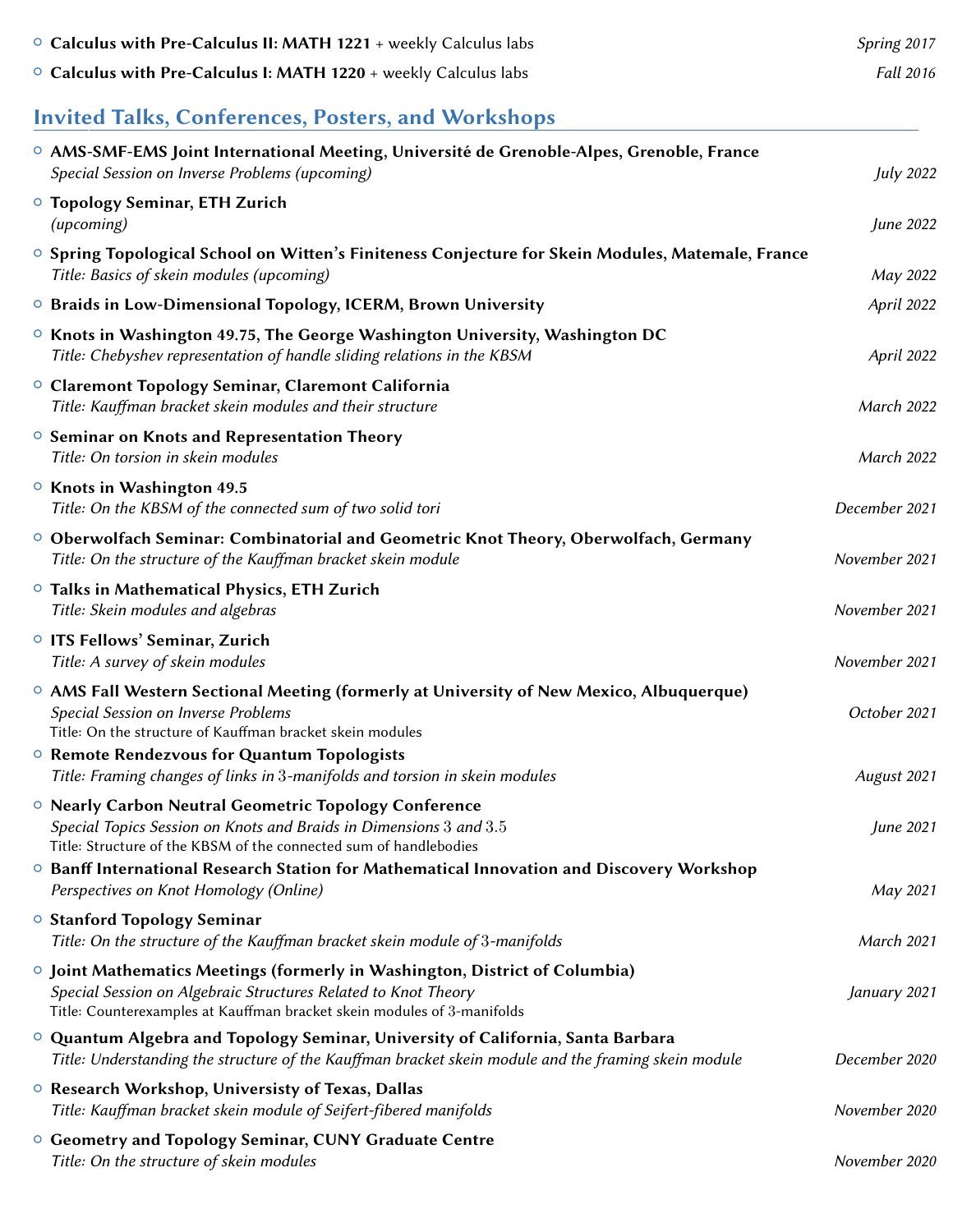| <sup>o</sup> Geometry and Topology Student Seminar, CUNY Graduate Centre<br>Title: Skein modules                                                                                                                                             | November 2020 |
|----------------------------------------------------------------------------------------------------------------------------------------------------------------------------------------------------------------------------------------------|---------------|
| ○ AMS Fall Western Sectional Meeting (formerly at University of Utah, Salt Lake City)<br>Special Session on Inverse Problems<br>Title: The Kauffman Bracket Skein Module of the Connected Sum of Two Handlebodies: A Counterexample          | October 2020  |
| $\circ$ Low-Dimensional Topology and Number Theory, Oberwolfach Workshop<br>(canceled due to the COVID-19 pandemic)                                                                                                                          | August 2020   |
| ○ Knots Through Web (Online), International Center for Theoretical Sciences, Bangalore, India<br>Title: A tour of skein modules                                                                                                              | August 2020   |
| $\circ$ Classical Knots + Virtual Knots + Algebraic Structures Related to Knots (CKVK*)<br>Title: Skein modules and framing changes of links in 3-manifolds                                                                                  | June 2020     |
| ○ AMS Spring Western Sectional Meeting, California State University, Fresno<br>Special Session on Inverse Problems (canceled due to the COVID-19 pandemic)                                                                                   | May 2020      |
| <b>O GW Research Showcase</b><br>Poster Title: A counterexample to Marché's generalisation of Witten's conjecture<br>(canceled due to the COVID-19 pandemic)                                                                                 | April 2020    |
| ○ AMS Spring Central Sectional Meeting, Purdue University, West Lafayette<br>Special Session on Knots and Links in 3-Manifolds (canceled due to the COVID-19 pandemic)                                                                       | April 2020    |
| $\circ$ Trends in Knot Theory, International Center for Theoretical Sciences, Bangalore, India<br>Discussion Meeting Speaker (canceled due to the COVID-19 pandemic)                                                                         | March 2020    |
| <sup>o</sup> Knots in Washington XLIX, The George Washington University, Washington DC<br>Title: Skein modules through the ages                                                                                                              | February 2020 |
| <b>O</b> Joint Mathematics Meeting, Denver, Colorado<br>Special Session on Applications and Computations in Knot Theory,<br>Title: Categorification of the KBSM of the projective space and lens spaces                                      | January 2020  |
| ○ AMS Fall Western Sectional Meeting, University of California, Riverside<br>Special Session on Inverse Problems, Title: A generalisation of Lickorish's bilinear form                                                                       | November 2019 |
| ○ AMS Fall Eastern Sectional Meeting, Binghamton University, Binghamton<br>Special Session on Invariants of Knots, Links and Low-Dimensional Manifolds<br>Title: Gram determinants in knot theory                                            | October 2019  |
| <sup>o</sup> StReeTs (Student Research Talks), George Mason University, Fairfax<br>Title: Gram determinants arising in knot theory                                                                                                           | October 2019  |
| ○ Knots in Washington XLVIII, The George Washington University, Washington DC<br>Distinguished Graduate Student Speaker, Title: Gram determinants motivated by knot theory                                                                   | May 2019      |
| $\circ$ Association for Women in Mathematics (AWM) Research Symposium, Rice University, Houston<br>Poster Title: On the KBSA of the thickened T-shirt                                                                                        | April 2019    |
| <b>O GW Research Days</b><br>Poster Title: Schur Multipliers and second quandle homology                                                                                                                                                     | April 2019    |
| $\circ$ AWM Workshop: Graduate Student Poster Session, Joint Mathematics Meetings, Baltimore<br>Poster Title: Multiplying curves in the thickened T-shirt                                                                                    | January 2019  |
| ○ StReeTs (Student Research Talks), George Mason University, Fairfax<br>Title: The thickened T-Shirt and its Kauffman bracket skein algebra                                                                                                  | November 2018 |
| ○ AMS Fall Southeastern Sectional Meeting, University of Arkansas, Fayetteville<br>Special Session on Non-associative Algebraic Structures and their (Co)homology Theories<br>Title: On the skein algebra of the thickened four holed sphere | November 2018 |
| $\circ$ Knots in Washington XLVI, The George Washington University, Washington DC<br>Title: On the Kauffman bracket skein algebra of the thickened T-shirt                                                                                   | May 2018      |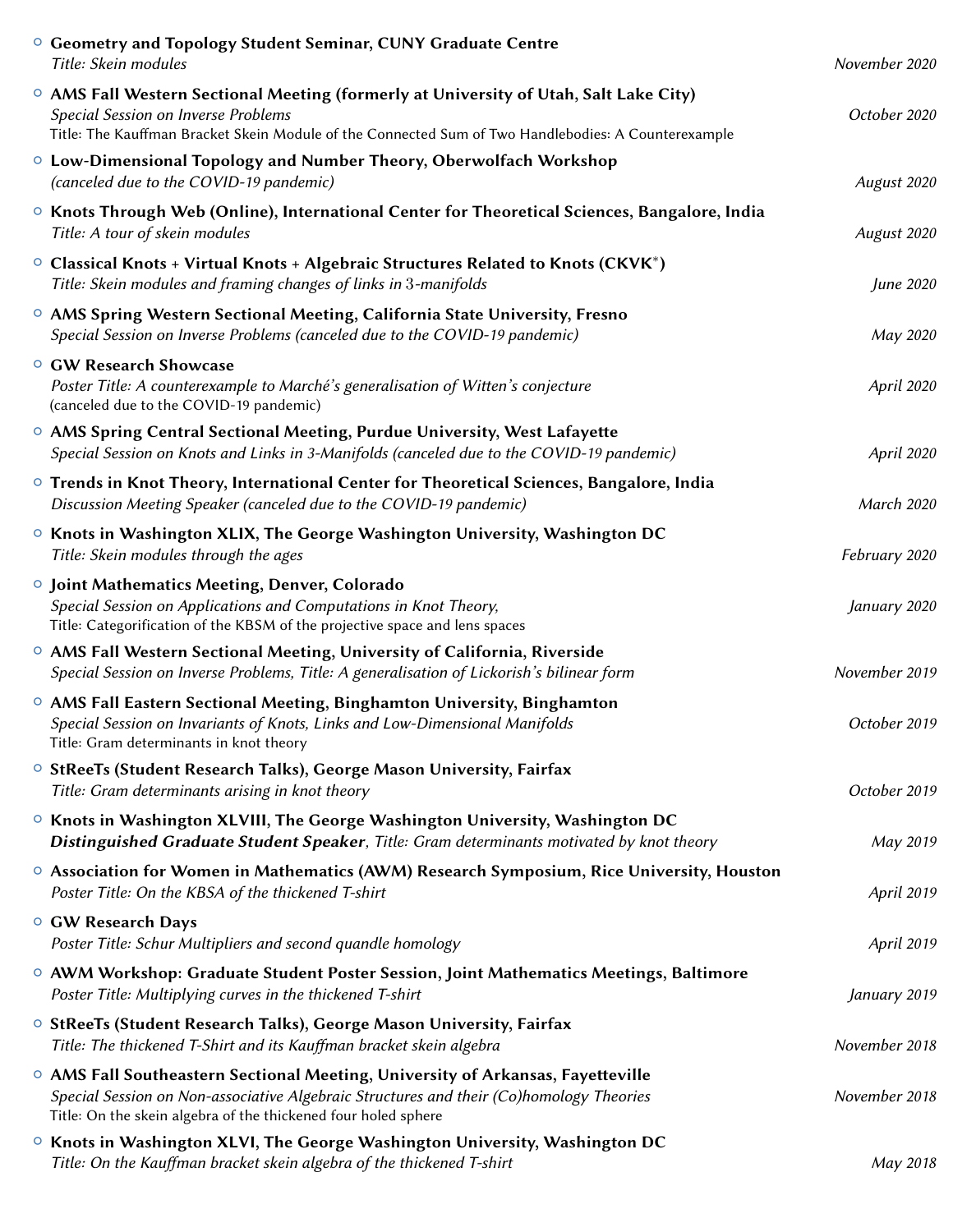|                | <b>O GW Research Days</b><br>Poster Title: Multiplying curves in the thickened T-shirt                                                                                                                                                           | April 2018       |
|----------------|--------------------------------------------------------------------------------------------------------------------------------------------------------------------------------------------------------------------------------------------------|------------------|
|                | ○ AMS Spring Western Sectional Meeting, Portland State University, Portland<br>Special Session on Inverse Problems, Title: Multiplying links in the thickened sphere with four holes                                                             | April 2018       |
|                | <b>Participation at Other Conferences and Scientific Meetings</b>                                                                                                                                                                                |                  |
|                | $\circ$ From Subfactors to Quantum Topology, University of Geneva, Geneva, Switzerland<br>In memory of Vaughan Jones (upcoming)                                                                                                                  | June 2022        |
|                | O Quantum Topology and Geometry Conference, Institut Henri Poincaré, Paris, France<br>In honour of Vladimir Turaev (upcoming)                                                                                                                    | June 2022        |
|                | $\circ$ 39 <sup>th</sup> Annual Workshop on Geometric Topology<br>(upcoming)                                                                                                                                                                     | June 2022        |
|                | O Winter Braids XI, Dijon, France<br>Title: Kauffman bracket skein module of the connected sum of two solid tori                                                                                                                                 | December 2021    |
|                | <b>O</b> Tech Topology Conference (Online)<br>Title: On the Kauffman bracket skein module of the connected sums of 3-manifolds                                                                                                                   | December 2021    |
|                | <b>O Trends in Low-Dimensional Topology</b><br>Title: Skein modules and framing changes of links in 3-manifolds                                                                                                                                  | <b>July 2020</b> |
|                | <sup>o</sup> Topology Students Workshop<br>Title: Framing of links in 3-manifolds and torsion in skein modules                                                                                                                                   | <b>July 2020</b> |
|                | <sup>o</sup> Graduate Online Anything Topology Series<br>Title: Skein modules and framings of links in 3-manifolds                                                                                                                               | June 2020        |
|                | <sup>o</sup> Knot Online Seminar (K-OS)                                                                                                                                                                                                          | Spring 2020      |
| $\overline{O}$ | Quantum Topology and Geometry (Topologie quantique et géométrie), CIRM-Luminy, France<br>(cancelled due to the COVID-19 pandemic)                                                                                                                | May 2020         |
| $\circ$        | Graduate Student Topology and Geometry Conference, Indiana University, Bloomington<br>(cancelled due to the COVID-19 pandemic)                                                                                                                   | April 2020       |
|                | <sup>o</sup> Swiss Knots, ETH Zurich, Switzerland                                                                                                                                                                                                | July 2019        |
|                | Young Topologists Meeting, Laussane, Switzerland<br>Talk Title: The KBSA of the thickened four-holed sphere<br>Poster Title: Schur multipliers and second quandle homology                                                                       | July 2019        |
| $\circ$        | Knots and Braids in Norway, Trondheim, Norway<br>Title: The skein algebra of the thickened four-holed sphere                                                                                                                                     | May 2019         |
|                | AMS Spring Eastern Sectional Meeting, University of Connecticut, Hartford<br>Special Session on Invariants of Knots, Links, and Low-dimensional Manifolds<br>Special Session on Knot Theory, the Colored Jones Polynomial, and Khovanov Homology | April 2019       |
|                | $\circ$ Knots in Washington XLVII, The George Washington University, Washington DC                                                                                                                                                               | January 2019     |
|                | Graduate Student Conference in Algebra, Topology, and Geometry, Temple University, Philadelphia<br>Title: Multiplicative structure of the Kauffman bracket skein algebra of a sphere with four holes                                             | June 2018        |
|                | <sup>o</sup> Cornell Topology Festival, Cornell University, Ithaca                                                                                                                                                                               | May 2018         |
|                | $\circ$ Graduate Student Topology and Geometry Conference, University of Illinois, Chicago                                                                                                                                                       | April 2018       |
|                | AMS Spring Central Sectional Meeting, Ohio State University, Columbus<br>Special Session on Algebraic, Combinatorial, and Quantum Invariants of Knots and Manifolds                                                                              | March 2018       |
|                | <b>O</b> Joint Mathematics Meetings, San Diego, California                                                                                                                                                                                       | January 2018     |
|                | $\circ$ Knots in Washington XLV, The George Washington University, Washington DC                                                                                                                                                                 | December 2017    |
|                | $\circ$ No Boundaries: Groups in Algebra, Geometry, and Topology, University of Chicago                                                                                                                                                          | October 2017     |